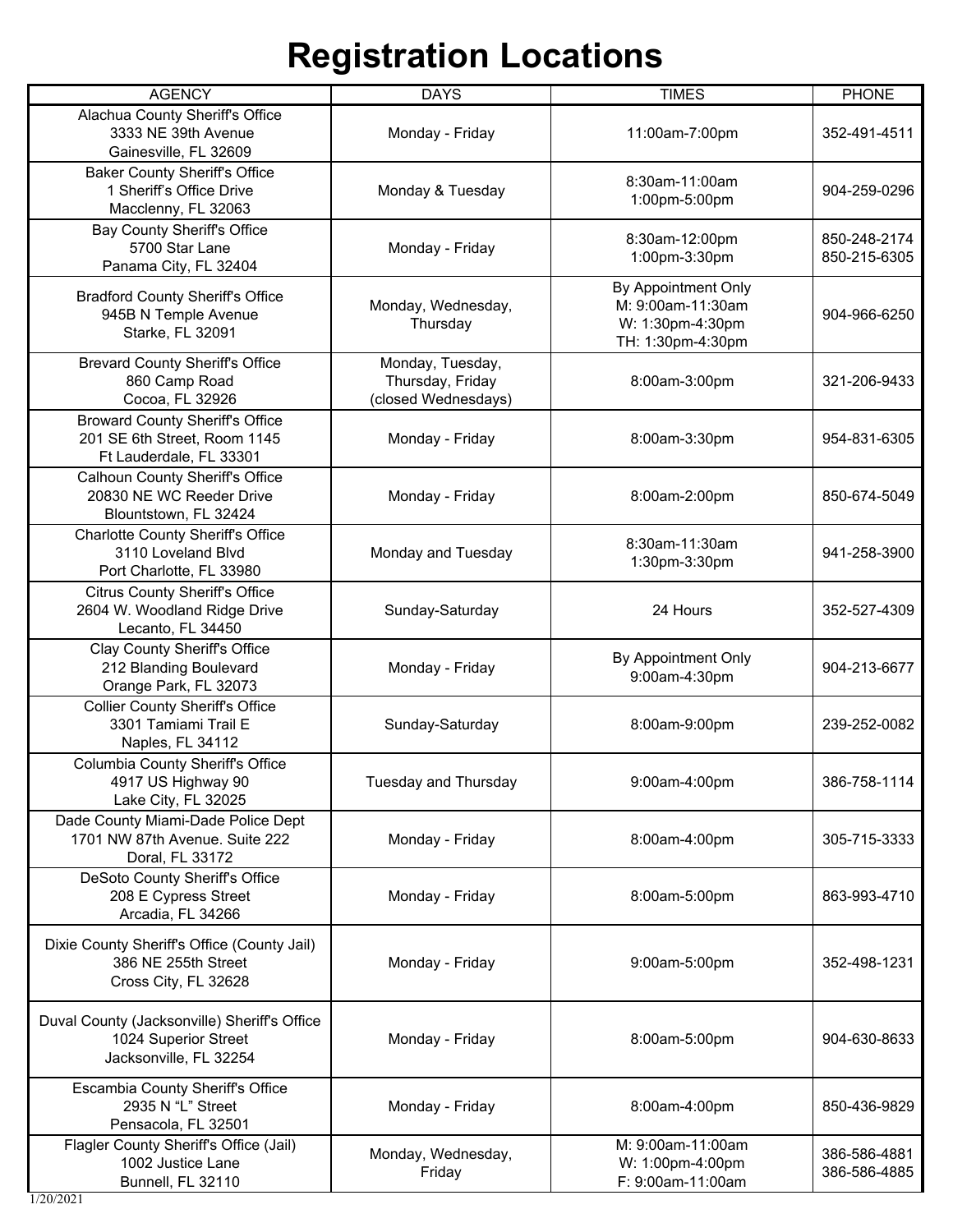| <b>AGENCY</b>                                                                                            | <b>DAYS</b>                                                 | <b>TIMES</b>                                           | <b>PHONE</b>                 |
|----------------------------------------------------------------------------------------------------------|-------------------------------------------------------------|--------------------------------------------------------|------------------------------|
| Franklin County Sheriff's Office<br>270 State Road 65<br>Eastpoint, FL 32328                             | Monday, Tuesday,<br>Thursday, Friday<br>(closed Wednesdays) | 8:00am-4:00pm                                          | 850-670-8500                 |
| Gadsden County Sheriff's Office<br>2135 Pat Thomas Parkway<br>Quincy, FL 32351                           | Monday - Friday                                             | 8:00am-5:00pm                                          | 850-627-9233                 |
| <b>Gilchrist County Sheriff's Office</b><br>9239 S US Highway 129<br>Trenton, FL 32693                   | Monday - Friday                                             | 9:00am-12:00pm;<br>1:00pm-5:00pm                       | 352-463-3410                 |
| <b>Glades County Sheriff's Office</b><br>1297 E State Road 78<br>Moore Haven, FL 33471                   | Tuesday and Thursday                                        | 8:00am-11:00am                                         | 863-946-1600                 |
| <b>Gulf County Sheriff's Office</b><br>1000 Cecil G. Costin, Sr., Boulevard<br>Port Street Joe, FL 32456 | Monday - Friday                                             | 9:00am-5:00pm                                          | 850-227-1115                 |
| Hamilton County Sheriff's Office<br>207 NE 1st Street, Room 114<br>Jasper, FL 32052                      | Tuesday-Thursday                                            | 9:00am-12:00pm;<br>1:00pm-3:00pm                       | 386-792-7102                 |
| Hardee County Sheriff's Office<br>900 E Summit Street<br>Wauchula, FL 33873                              | Monday - Friday                                             | 8:00am-4:00pm                                          | 863-773-0304                 |
| Hendry County Sheriff's Office<br>101 S Bridge Street<br>LaBelle, FL 33935                               | Sunday-Saturday                                             | 1:00pm-3:00pm                                          | 863-674-5613                 |
| Hernando County Sheriff's Office<br>18900 Cortez Boulevard<br>Brooksville, FL 34601                      | Tuesday and Thursday                                        | 8:00am-11:30am;<br>1:00pm-4:00pm                       | 352-754-6830                 |
| <b>Highlands County Sheriff's Office</b><br>434 Fernleaf Avenue<br>Sebring, FL 33870                     | Tuesday                                                     | 8:00am-12:00pm;<br>1:00pm-4:30pm;<br>Or By Appointment | 863-402-7201<br>863-402-7357 |
| Hillsborough County Sheriff's Office<br>1800 Orient Road<br>Tampa, FL 33619                              | Monday - Friday                                             | 7:00am-3:30pm                                          | 813-247-8490                 |
| Holmes County Sheriff's Office<br>211 N Oklahoma Street<br>Bonifay, FL 32425                             | Monday - Friday                                             | 8:00am-5:00pm                                          | 850-547-4421                 |
| Indian River County Sheriff's Office<br>4055 41st Avenue<br>Vero Beach, FL 32960                         | Monday - Friday                                             | 24 Hours                                               | 772-978-6117                 |
| Jackson County Sheriff's Office<br>4012 LaFayette Street<br>Marianna, FL 32446                           | Monday, Wednesday,<br>Friday                                | By Appointment<br>2:00pm-4:00pm                        | 850-482-9624                 |
| Jacksonville Sheriff's Office<br>1024 Superior Street<br>Jacksonville, FL 32254                          | Monday - Friday                                             | 8:00am-5:00pm                                          | 904-630-8633                 |
| Jefferson County Sheriff's Office<br>171 Industrial Park<br>Monticello, FL 32344                         | Monday - Friday                                             | 9:00am-5:00pm                                          | 850-997-2023                 |
| Lafayette County Sheriff's Office<br>178 NW Crawford Street<br>Mayo, FL 32066                            | Tuesday and Thursday                                        | 10:00am-5:00pm                                         | 386-294-1222                 |
| Lake County Sheriff's Office<br>551 W Main Street<br>Tavares, FL 32778                                   | Monday - Friday                                             | 9:00am-12:00pm<br>1:00pm-4:30pm                        | 352-742-4036                 |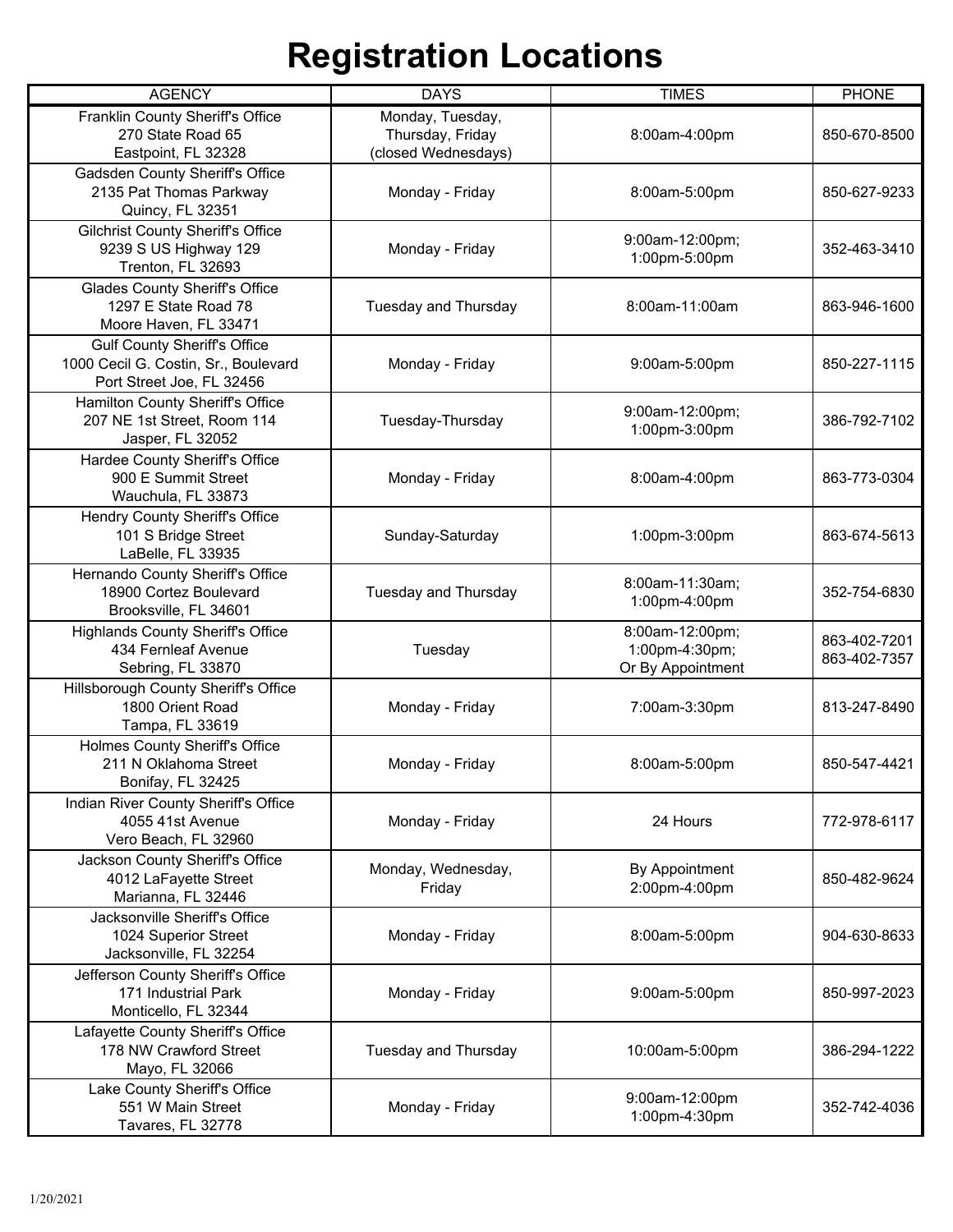| <b>AGENCY</b>                                                                                                                | <b>DAYS</b>                                                 | <b>TIMES</b>                                               | <b>PHONE</b>                                         |
|------------------------------------------------------------------------------------------------------------------------------|-------------------------------------------------------------|------------------------------------------------------------|------------------------------------------------------|
| Lee County Sheriff's Office<br>2115 Dr. Martin Luther King Jr Blvd<br>Fort Myers, FL 33901                                   | Monday - Friday                                             | 8:00am-4:00pm                                              | 239-477-1198                                         |
| Leon County Sheriff's Office<br>2825 Municipal Way<br>Tallahassee, FL 32302                                                  | Monday, Wednesday,<br>Friday                                | 8:30am-11:30am<br>1:00pm-4:30pm                            | 850-606-3350                                         |
| Levy County Sheriff's Office<br>9150 NE 80th Avenue<br>Bronson, FL 32621                                                     | Monday - Friday                                             | 9:00am-12:00pm<br>2:00pm-4:00pm                            | 352-486-5111                                         |
| Liberty County Sheriff's Office<br>12832 NW Central Ave<br>Bristol, FL 32321                                                 | Wednesday                                                   | 8:00am-5:00pm                                              | 850-643-2235                                         |
| Madison County Sheriff's Office<br>823 SW Pinckney Street<br>Madison, FL 32340                                               | Monday - Friday                                             | 9:00am-4:00pm                                              | 850-973-4002                                         |
| Manatee County Sheriff's Office<br>3500 9th Stree West<br>Bradenton, FL 34205                                                | Tuesday and Wednesday                                       | 8:30am-4:00pm                                              | 941-747-3011<br>ext. 1937, ext.<br>1938<br>ext. 8424 |
| Marion County Sheriff's Office<br>692 NW 30 Avenue<br>Ocala, FL 34478                                                        | Monday, Tuesday,<br>Thursday, Friday<br>(closed Wednesdays) | 8:30am-4:00pm                                              | 352-368-3517                                         |
| Martin County Sheriff's Office<br>800 SE Monterey Road<br>Stuart, FL 34994                                                   | Monday - Friday                                             | 8:30am-4:00pm                                              | 772-220-7155                                         |
| Miami-Dade Police Dept<br>1701 NW 87th Avenue, Suite 222<br>Miami, FL 33126                                                  | Monday - Friday<br>(closed county observed holidays)        | 8:00am-12:00pm<br>1:00pm-4:00pm                            | 305-715-3333                                         |
| Monroe County Sheriff's Office<br>5501 College Road<br>Key West, FL 33040                                                    | Monday - Friday                                             | 9:00am-11:00am<br>1:00pm-3:00pm                            | 305-293-7348<br>305-293-7452                         |
| Nassau County Sheriff's Office<br>76212 Nicholas Cutinha Road<br>Yulee, FL 32097                                             | Monday - Friday                                             | 8:00am-4:30pm                                              | 904-548-4006                                         |
| Okaloosa County Sheriff's Office<br>197 E James Lee Blyd Crestview<br>1940 Lewis Turnder Blvd Fort Walton Beach              | Tuesday, Thursday<br>Sunday-Saturday                        | 7:30am-11:30am; 1:00pm-4:00pm<br>24 Hours (By Appointment) | 850-689-5650<br>850-651-7430                         |
| Okeechobee County Sheriff's Office<br>504 NW 4th Street<br>Okeechobee, FL 34972                                              | Monday - Friday                                             | By Appointment Only<br>8:00am-5:00pm                       | 863-763-3117<br>Ext. 5100                            |
| <b>Orange County Sheriff's Office</b><br>2500 W Colonial Drive<br>Orlando, FL 32804                                          | Monday - Friday                                             | 8:00am-4:00pm                                              | 407-254-7000                                         |
| Osceola County Sheriff's Office<br>2601 E Irlo Bronson Hwy<br>Kissimmee, FL 34744                                            | Monday - Friday                                             | By Appointment Only<br>8:30am-3:30pm                       | 321-697-4378                                         |
| Palm Beach County Sheriff's Office Stockade<br>Jail<br>673 W Fairgrounds Road<br>West Palm Beach, FL 33411                   | Monday - Friday                                             | 8:00am-3:45pm                                              | 561-688-4990                                         |
| Pasco County Sheriff's Office<br>20101 Central Boulevard<br>Land O' Lakes, Fl. 34637<br>*Pasco County Detention Center Lobby | Monday, Tuesday,<br>Wednesday, Friday<br>(closed Thursdays) | 8:30am-4:30pm<br>Closed for lunch 12:00 to 12:30           | 813-235-6170                                         |